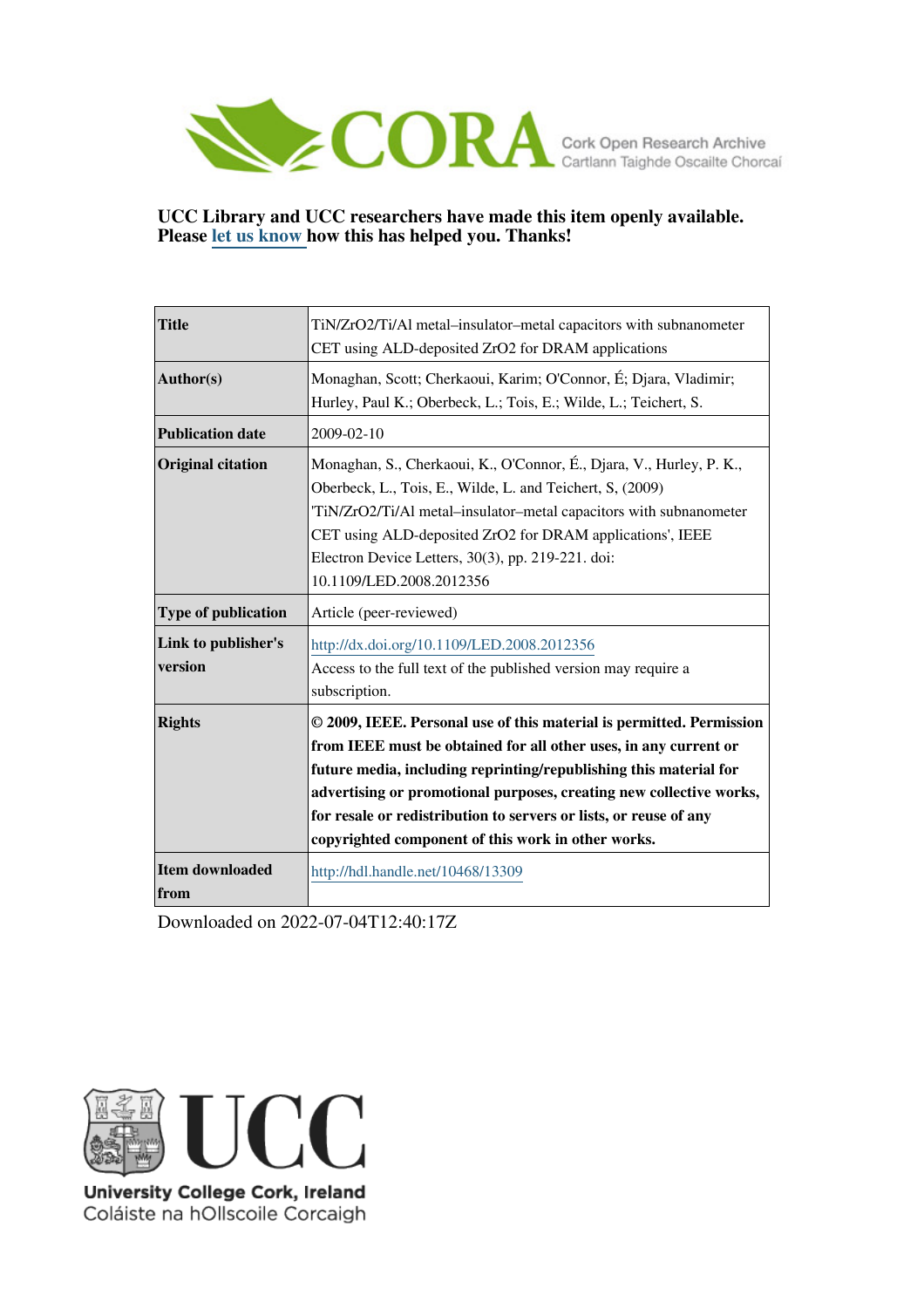# TiN/ZrO<sub>2</sub>/Ti/Al Metal–Insulator–Metal Capacitors With Subnanometer CET Using ALD-Deposited  $ZrO<sub>2</sub>$  for DRAM Applications 1 2 3

4 S. Monaghan, K. Cherkaoui, É. O'Connor, V. Djara, P. K. Hurley, L. Oberbeck, E. Tois, L. Wilde, and S. Teichert

 *Abstract***—We provide the first report of the structural and electrical properties of TiN/ZrO2/Ti/Al metal–insulator–metal ca- pacitor structures, where the ZrO<sup>2</sup> thin film (7–8 nm) is de- posited by ALD using the new zirconium precursor ZrD-04, also known as Bis(methylcyclopentadienyl) methoxymethyl. Measured capacitance–voltage**  $(C - V)$  and **current–voltage**  $(I - V)$  **charac- teristics are reported for premetallization rapid thermal annealing (RTP) in N<sup>2</sup> for 60 s at 400** *◦***C, 500** *◦***C, or 600** *◦* 12 **C. For the RTP at** *◦* 13 **C, we find very low leakage current densities on the order of nanoamperes per square centimeter at a gate voltage of 1 V and low capacitance equivalent thickness values of** *∼***0.9 nm at a gate voltage of 0 V. The dielectric constant of**  $ZrO<sub>2</sub>$  **is 31**  $\pm$  **2 after RTP treatment at 400 °C.** 

18 *Index Terms***—ALD, capacitor, dynamic random access mem-**19 **ory (DRAM), effective dielectric constant, gate oxide, high-***k***,** 20 **metal–insulator–metal (MIM), ZrD-04, ZrO2.**

## 21 **I. INTRODUCTION**

22 THE METAL-INSULATOR-METAL (MIM) capacitor for<br>23 dynamic random access memory (DRAM) and for other 22 HE METAL-INSULATOR-METAL (MIM) capacitor for 24 analog and radio-frequency applications is attracting great in-25 terest in recent times [1]–[3] and must be aggressively scaled 26 to meet the expectations of the semiconductor roadmap [4]. 27 This demands the replacement of  $SiO<sub>2</sub>$  with a high dielectric 28 constant  $(k)$  oxide that will provide a capacitance equivalent 29 thickness  $(CET<sup>1</sup>)$  for the dielectric in the low subnanometer

Manuscript received June 26, 2008; revised December 23, 2008. This work was supported in part by the Sixth European Framework Programme under REALISE Project NMP4-CT-2006-016172, by the Science Foundation Ireland under Grant 05/IN/1751, by the Irish National Development Plan, and by the European Union Structural Funds. The review of this letter was arranged by Editor T. Wang.

S. Monaghan, K. Cherkaoui, É. O'Connor, V. Djara, and P. K. Hurley are with the Tyndall National Institute, University College Cork, Cork, Ireland (e-mail: scott.monaghan@tyndall.ie; karim.cherkaoui@tyndall.ie; eamon. oconnor@tyndall.ie; vladimir.djara@tyndall.ie; paul.hurley@tyndall.ie).

L. Oberbeck and S. Teichert are with Qimonda Dresden GmbH & Co. OHG, 01079 Dresden, Germany (e-mail: lars.oberbeck@qimonda.com; Steffen.Teichert@qimonda.com).

E. Tois is with the ASM Microchemistry Ltd., 00560 Helsinki, Finland (e-mail: eva.tois@asm.com).

L. Wilde is with the Fraunhofer Center for Nanoelectronic Technologies, 01099 Dresden, Germany (e-mail: WildeL.External@qimonda.com).

Digital Object Identifier 10.1109/LED.2008.2012356

<sup>1</sup>The CET rule gives the same capacitance for a physically thicker high- $k$ oxide layer, where  $CET = 3.9\varepsilon_0 A/C_{\text{high-}k}$ . CET and the equivalent oxide thickness  $($  EOT = 3.9 $t_{\text{high-}k}/k_{\text{high-}k}$ ) are approximately equal for MIM devices; hence, we can use this to get an effective value for  $k_{\text{high-}k}(k_{\text{eff}})$ . Hence,  $k = k_{\text{high-}k} \sim k_{\text{eff}}$ .

regime and a leakage current density of less than 1 fA/cell, 30 equivalent to approximately  $1 \times 10^{-8} - 1 \times 10^{-7}$  A/cm<sup>2</sup>.

Replacing SiO<sub>2</sub> ( $k = 3.9$ ) with ZrO<sub>2</sub>( $k \sim 20-40$ ) is consid- 32 ered by the authors as an investigative step toward introducing 33 favored Hf/Zr-based crystalline ternary oxides  $(k > 40)$  that 34 will further reduce the CET value in line with current expec- 35 tations [4]. Although DRAM MIM capacitor dielectrics with 36 a CET of ∼0.9 nm are currently being implemented by the <sup>37</sup> semiconductor industry, the high- $k$  values and the very low 38 leakage current densities reported here presently allow a margin 39 of opportunity for the ALD method to further reduce the phys- 40 ical thickness of the oxide and improve on the ∼0.9-nm CET <sup>41</sup> while still maintaining acceptable leakage current densities [4]. 42

### II. SAMPLE DETAILS AND TECHNIQUE 43

The substrate is n-type silicon with n+ type As surface 44 doping ( $\sim$ 5 × 10<sup>19</sup> cm<sup>-3</sup>) of Si(100). This surface is exposed 45 pre-MIM processing and forms a heavily As-doped  $SiO<sub>2</sub>$  layer, 46 on which a layer of TiN metal (∼10 nm) is formed by <sup>47</sup> metal–organic chemical vapor deposition. An ∼7–8-nm thick <sup>48</sup>  $ZrO<sub>2</sub>$  film is deposited by ALD in an ASM Pulsar 2000, hot 49 wall cross-flow reactor, at a reaction temperature of 275  $°C$ , 50 using Bis(methylcyclopentadienyl) methoxymethyl zirconium 51 (SAFC Hitech, ZrD-04, see [5]) and ozone as precursors. Crys- 52 tallization to the preferred tetragonal  $ZrO<sub>2</sub>$  symmetry would 53 maximize the dielectric constant and minimize the CET; hence, 54 premetallization rapid thermal annealing (RTP) treatments are 55 employed to investigate the optimum temperature for increas- 56 ing the  $k$ -value without significantly increasing the leakage  $57$ current density. RTP is carried out for 60 s in  $N_2$  (1000-mbar 58) pressure) either at 400 °C, 500 °C, or 600 °C, using the Jipelec 59 JetFirst 150 system. As-deposited samples (no RTP processing) 60 are retained for comparative measurements. DRAM test MIM 61 planar capacitors of various areas are formed from the as- 62 deposited and RTP-treated samples using photolithography and 63 a lift-off process for gate metallization. Device areas range from 64 400 to 160 000  $\mu$ m<sup>2</sup>. The metal gate consists of 10 nm Ti and 65 200 nm Al, both deposited *ex situ* by e-beam. Ti, Al, and TiN 66 are the preferred metals because they meet the basic industrial 67 standards, such as acceptable work functions, good adhesion, 68 low cost, good step coverage, high temperature stability, and 69 low resistivity.

Capacitance voltage  $(C-V)$  and capacitor quality factor volt- 71 age  $(Q-V)$  measurements were performed at 25 °C using 72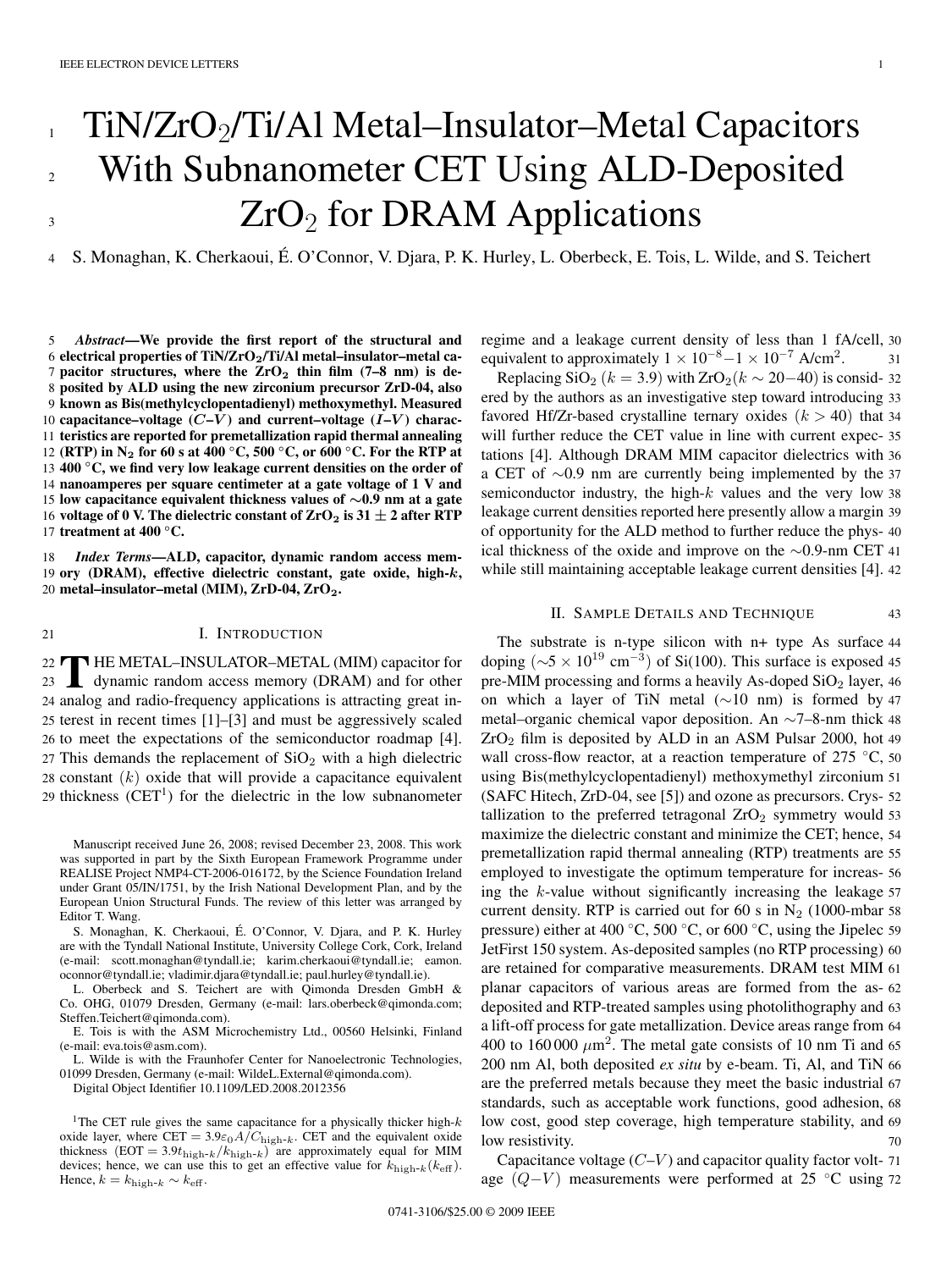Capacitance (F/m<sup>2</sup>)

 $0.040$ 

0.035

0.030

 $0.025$ 

 $0.020$ 

0.015

0.010

0.005

 $0.000$ 

 $-0.005$ 

 $-1.2$ 

1 kHz Q-V

 $-0.8$ 

 $-0.4$ 



 $0.0$ 

Gate Voltage (V)

 $0.4$ 

 $0.8$ 

1 kHz C-V

100

90

70

60

50

40

30

20  $Q-Y$ -

 $10$ 

 $\Omega$ 

 $1.2$ 

g 80

Capacitor Quality Factor

73 an HP4284A Precision LCR Meter. Current–voltage  $(I-V)$ 74 measurements were performed with an HP4156A Precision 75 Semiconductor Parameter Analyzer. I–V measurements were 76 recorded at 25 °C, 50 °C, 75 °C, and 100 °C. All measurements 77 were performed on-wafer in a microchamber probe station 78 (Cascade Microtech, model Summit 12971B) in a dry-air en-79 vironment (dew point  $\sim -70$  °C).

#### 80 **III. MEASUREMENTS AND RESULTS**

81 Before using results from multifrequency  $C-V$  responses, 82 it is necessary to establish the effects of series resistance at 83 different frequencies. An established method is to compare the 84 series capacitance–voltage  $(C_s-V)$  response with the parallel 85 capacitance–voltage  $(C_p - V)$  response. If the  $C-V$  responses 86 differ in low leakage current density devices, then this is due to 87 series resistance effects.

88 Fig. 1 shows the  $C-V$  and  $Q-V$  responses for a low leakage 89 device of area 160 000  $\mu$ m<sup>2</sup> having undergone an RTP of 90 400  $°C$ . The 1 kHz responses are almost identical, whereas the 10, 100, and 1 MHz responses are affected by series 92 resistance. In addition,  $Q$  values are good for the 1 kHz 93 responses ( $\sim$ 30) but reduce rapidly as the frequency is in- creased. Transmission electron microscopy (TEM) energy dis-95 persive X-ray spectroscopy shows a  $10-20$  nm  $SiO<sub>2</sub>$  layer between the Si substrate and the TiN layer, which has a high As doping. The thickness of this interlayer does not increase with RTP treatment; however, its presence gives a substrate resistivity/higher resistivity film underneath the TiN layer and is the likely cause of the series resistance ef- fects for frequencies > 1 kHz. Hence, information extracted from C–V responses is confined to the 1 kHz measure- ments, which are sufficient for electrical characterization. Other higher frequency C–V data are ignored. The ob-served C–V frequency dispersion for frequencies greater than



Fig. 2. Gate leakage current  $(J-V)$  plots for 40 000  $\mu$ m<sup>2</sup> area devices with an RTP of 400 °C. Measurement temperatures  $(T_m)$  are 25 °C, 50 °C, 75 °C, and 100 °C. At 25 °C, J is approximately  $1 \times 10^{-9}$  A/cm<sup>2</sup> at 1 V. The dominant conduction mechanism for all positive gate voltages up to 1 V is SE, and the dominant conduction mechanisms for negative gate voltages at  $T_m = 25$  °C are PF emissions in the range of  $-0.8$  to  $-1$  V, and SE in the range of 0 to −0.8 V. It can be seen that PF becomes increasingly dominant over SE in the range of 0 to  $-0.8$  V as  $T_m$  increases, consistent with the lower work function of Ti compared with TiN. (Inset) SE's linear relationship of  $J/T^2$  versus  $10^3/T$  ( $V_g = 1$  V), with an activation energy of ∼0.4 eV and a TiN/ZrO<sup>2</sup> barrier height of ∼1.4 eV.

1 kHz is more pronounced for devices with larger areas 106  $(\sim 0.005$  F/m<sup>2</sup> range → $\sim 0.03$  F/m<sup>2</sup> range) and is also more 107 pronounced for devices processed with higher RTP tempera- 108 tures (∼0.013 F/m<sup>2</sup> range →∼0.025 F/m<sup>2</sup> range). In addition, 109 the  $Q-V$  responses show reductions in  $Q$  by at least an order 110 of magnitude for devices with larger areas and for devices 111 processed with higher RTP temperatures. It is noted, however, 112 that leakage current densities for all devices remain low on the 113 order of nanoamperes per square centimeter and scale with the 114 device area; hence, the leakage current is not a contributing 115 factor to the observed frequency dispersion. 116

Leakage current densities  $(J-V)$  at 1 V for all devices 117 (except RTP at 600 °C) are low at  $\sim$ 1-2 × 10<sup>-9</sup> A/cm<sup>2</sup> for a 118 measurement temperature  $(T_m)$  of 25 °C. This would indicate 119 that C contamination is low [6]. The  $J-V$  of devices with an 120 RTP of 600 °C increases to  $\sim$  3 × 10<sup>-8</sup> A/cm<sup>2</sup> ( $T_m$  = 25 °C) for 121 all device areas. Fig. 2 shows  $J-V$  plots for a 40 000  $\mu$ m<sup>2</sup> area 122 device with an RTP of 400 ◦C. The conduction mechanisms at 123  $V_g = 1$  V and  $-1$  V are Schottky (SE) and Poole–Frenkel (PF) 124<br>emissions respectively (see Fig. 2 inset for SE details) 125 emissions, respectively (see Fig. 2 inset for SE details).

Fig. 3 shows X-ray diffraction (XRD) data for as-deposited 126 and RTP-treated devices. The inset also shows a TEM mi- 127 crograph of a post-RTP of 600 ◦C device. Considering these 128 data with the  $k$  values shown in Fig. 4, there seems to be 129 cubic/tetragonal crystallites contained within an amorphous 130 structure. As the RTP temperature increases, the  $k$  value in- 131 creases, possibly due to a cubic-to-tetragonal phase change 132 due to contaminants, such as  $F$  becoming less influential on 133 the crystalline phase [6]. The high leakage at the 600  $\degree$ C 134 RTP is likely due to the higher  $k$  polycrystalline structure 135 forming grain boundaries [7] and, possibly, Ti diffusion into 136 the oxide via the TiO interlayer formation at the TiN/ $ZrO<sub>2</sub>$  137 interface [8]. Interlayer roughness can also increase with the 138 RTP temperature, as seen from TEM, where  $ZrO<sub>2</sub>$  will follow 139 the crystallization grains of TiN and Ti metals. However, this 140